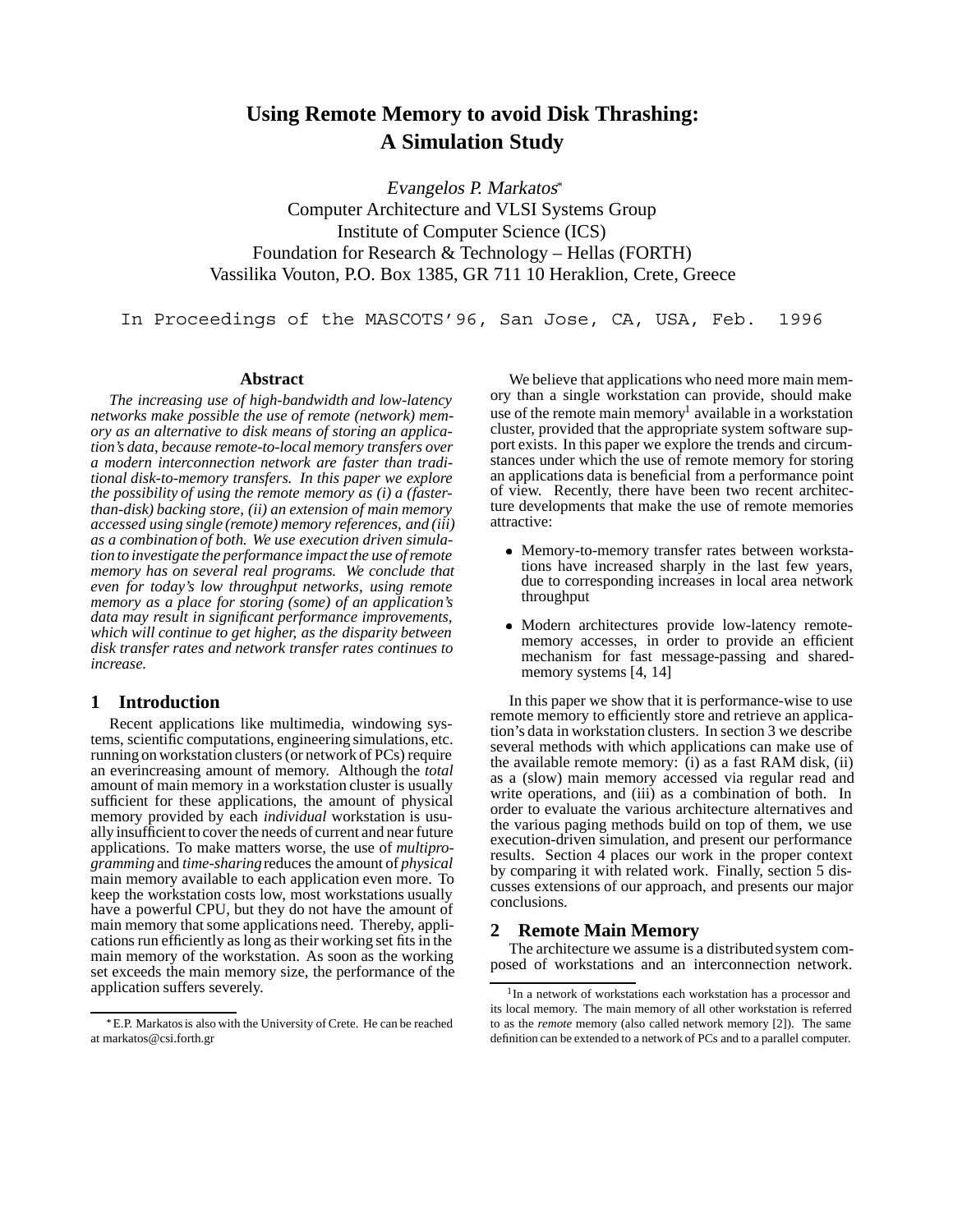Each workstation consists of a processor and its local memory. The memory of all the other workstations in the system comprise the remote memory. In the simplest version of this distributed system (the DISK), the remote memory is not used. The only paging device is the disk. When a page needs to be evicted from local memory, it is sent to disk; when a page needs to be fetched to local memory, it is fetched from disk. This is exactly what most paging systems do today.

To facilitate fast page transfers, remote memory could be used as a paging device (RAM DISK). When a page must be paged-out to make room for newly referenced data, the pager sends the page to remote memory. When the page is later needed, it is fetched from remote memory. RAM DISK allows only whole page transfers at a time. Both RAM DISK and DISK experience the same number of page faults, but RAM DISK does not suffer from seek and rotational latencies as the disk does.

In our next version of the architecture, the REMOTE MAIN, remote memory is used as main memory accessed using single read and write operations, while the disk is used as the backing store. The pager works as follows: When a page is referenced, it is brought into local main memory if there is an available frame. Otherwise, it is sent to remote main memory. If neither part of main memory has an available frame, a page residing in local memory is evicted to disk to make room for the new page. Once a page has been mapped into an (either local or remote) frame, it is never moved (unless both local and remote memories fill up). Both local and remote memory are accessed via regular load and store operations.

In the last version of the architecture, the COUNTERS, we assume the existence of a reference counter per remote page. When a processor accesses a remote page, the counter associated with the page is decremented. When the counter reaches zero, an interrupt is sent to the operating system, which replicates the page locally, sending a local page to remote memory to make available space. This architecture is a combination of RAM DISK and REMOTE MAIN, and we believe that combines the advantages of both. When a page is frequently accessed, COUNTERS migrate the page to local memory, much like RAM DISK, thus providing fast access to the page. When a page in infrequently accessed, COUNTERS provide remote access to the page, much like REMOTE MAIN, thus avoiding unnecessary page transfers.

## **3 Experiments**

In this section we evaluate the performance of various remote memory configurations, and of various paging policies. We use ATOM [16], an object code rewriting tool that gathers traces of applications, and simulates a memory system on-the-fly. ATOM takes as input an executable and instruments it with calls to simulation routines. The application is actually executed, while at the same time, our simulator runs to simulate the paging architecture we want. The parameters of the architecture simulated can be found in table 1.

## **3.1 Simulation Environment**

## **3.1.1 The Applications**

We have chosen the applications from several domains (numerical analysis, matrix operations, data management,

| parameter                  | cost (in cycles) |
|----------------------------|------------------|
| local memory access        | 1 cycle          |
| remote memory access       | 100 cycles       |
| network bandwidth          | 25 Mbytes / sec  |
| page size                  | 8 Kbytes         |
| local memory size          | 8 Mbytes         |
| remote memory size         | 80 Mbytes        |
| operating systems overhead | 500 cycles       |
| disk transfer rate         | 5 Mbytes/sec     |
| disk seek latency          | $2.5 \text{ ms}$ |

Table 1: Architecture Parameters.

and circuit simulation) so that they represent a wide variety of data access patterns. We use the following applications:

- MVEC: a matrix-vector multiplication; matrix size  $1500 \times 1500$  elements.
- GAUSS: A gauss elimination on a  $1500 \times 1500$  matrix.
- SORT: A sorting application of 1400 records, of 8Kbytes each, using the UNIX provided qsort library routine.
- TRANS: Transposing a  $1500 \times 1500$  matrix. This application transposes an input matrix in place. It is an example of application with almost no locality at all. Both rows and columns of the matrix are accessed at the same time, putting a tremendous stress into the paging system. We expect the traditional paging system to thrash, while the use or remote memory in storing and retrieving data will significantly improve the performance of the system.
- VERILOG: Verilog is a hardware simulation language. In this example, we simulate the Telegraphos switch which has been designed by members of our Lab [11].

The working set and trace length of each application are described in the following table:

| Application    | Number of references | Working set |
|----------------|----------------------|-------------|
|                | in millions          | in Mbytes   |
| <b>TRANS</b>   | 22.6                 | 24          |
| <b>MVEC</b>    | 25                   | 23          |
| <b>GAUSS</b>   | 82.9                 | 22          |
| <b>SORT</b>    | 142.4                | 14          |
| <b>VERILOG</b> | 100                  | 26.7        |

In all our simulation studies the paging policy is LRU. We have also experimented with a random page replacement policy, and have seen similar results.

#### **3.2 Results**

#### **3.2.1 Remote Memory vs. Disk**

The first question we set out to answer is the usefulness of remote memory for storing an application's data. We executed the applications on a DEC Alpha workstation and simulated the paging architectures as described. For each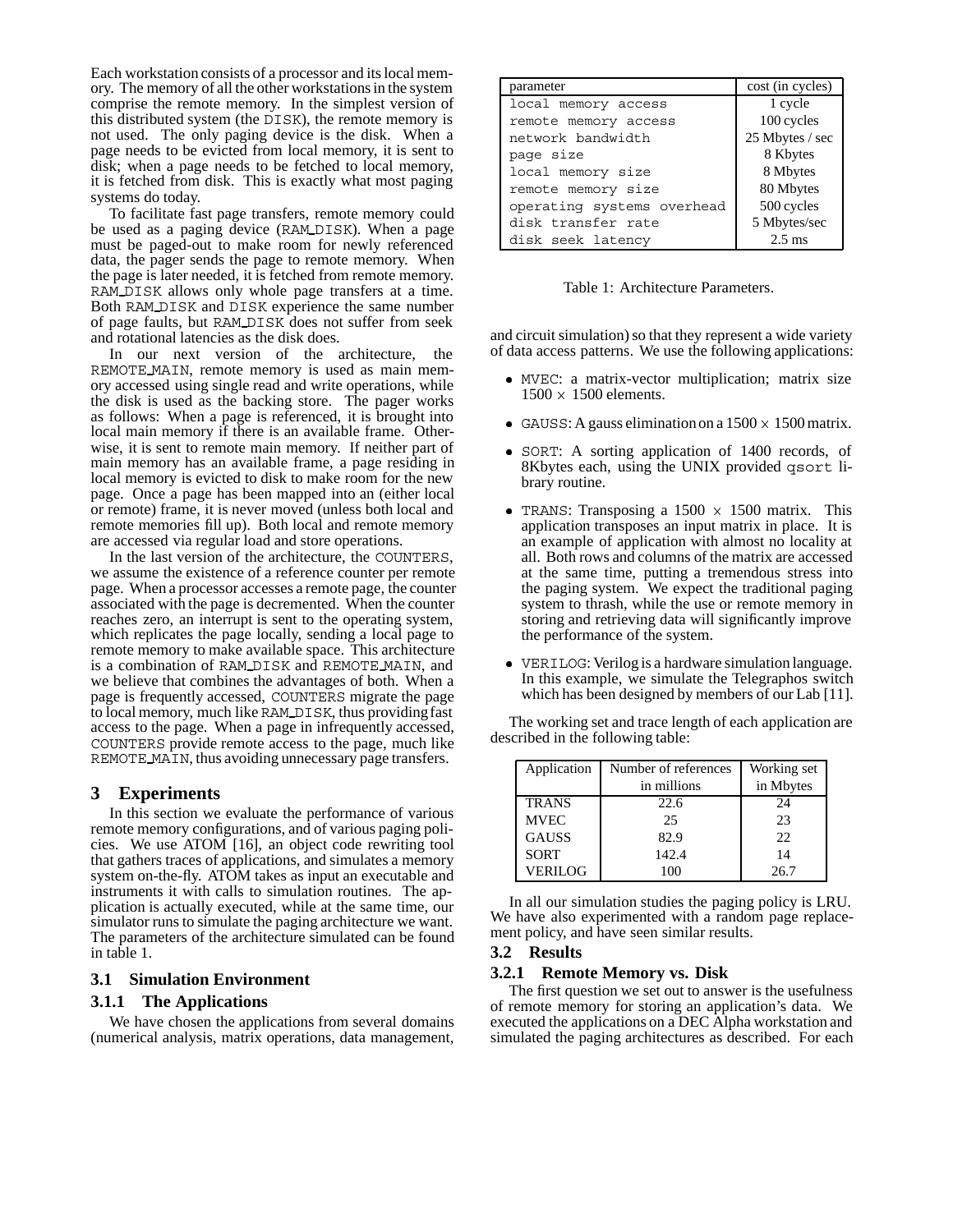

Figure 1: **Paging policies**. Performance of our application suite under various paging configurations. In almost all cases COUNTERS has the best performance, followed by RAM\_DISK.

application/architecture combination we measured the average memory access cost of the application running on the architecture, and plotted the results in figure 1. We see that in three out of five applications (TRANS, GAUSS and SORT) DISK performs worse than the other architectures, and sometimes, substantially so. In TRANS for example, where the is no locality at all, the DISK policy performs  $24349/65.65 = 371$  times worse than the COUNTERS policy. The inferiority of the DISK policy over COUNTERS is obvious (but not as pronounced as in TRANS) in GAUSS and SORT applications as well. The only exception is the MVEC application in which DISK is better than counters by about 10%. The reason is that MVEC reads (most of) its input only once and never uses it again; thus, any sophisti-

cated paging policies do not improve performance<sup>2</sup>.<br>Among the policies that make use of remote memory, COUNTERS seems to be the best (or close to the best) in all cases. RAM\_DISK is better than REMOTE\_MAIN with the exception of the TRANS application, where the system serviced an extraordinary amount of page faults. REMOTE MAIN is almost always the worst policy, because the remote memory access cost is large (100 to 1) over the local memory access cost. Li and Petersen [12] have done experiments on a system where the remote memory access cost was only twice the local memory access cost, and in their system, REMOTE MAIN was much more attractive than RAM DISK. Unfortunately, as architecture trends



Figure 2: **Performance of paging policies as a function of Network throughput:** GAUSS **application.** The performance of DISK is insensitive to network throughput. All other policies improve with network throughput. It is interesting to note that even when network throughput is as low as the disk transfer rate (5 Mbytes/sec), DISK is still inferior to remote memory paging policies.

suggest, the cost of remote memory access will continue to increase compared to local memory access cost, [9], and thus we expect the usefulness of REMOTE MAIN to decrease. However, we should note that the ability to make single remote memory accesses is valuable when used prudently, as in the COUNTERS policy.

#### **3.2.2 The Influence of Network Throughput**

Storing an application's data in remote memory hasn't been popular so far, partly because local area networks did not provide high throughput, making memory-to-memory transfer over a LAN comparable to a disk-to-memorytransfer over the local disk. To evaluate the effect the network throughput has on remote paging policies, we simulated the execution of our applications and varied the interconnection network throughput from 1Mbyte/sec to 100 Mbytes/sec. The results for GAUSS are shown in figure  $2<sup>3</sup>$ . When the network throughput is low (1 Mbyte/sec), the DISK outperforms all remote memory paging policies because the disk-to-memory transfer is 5 Mbytes/sec, thus disk-to-memory transfers are (almost) 5 time faster than memory-to-memory transfers over the network. However, when the network throughput becomes equal to the disk-tomemory throughput (5 Mbytes/sec), both COUNTERS and RAM DISK outperform the simple DISK policy;even when the network throughput is the same as the disk throughput it is more efficient to use the remote memory instead of the disk, as backing store! The reason is simple: remote memory does not suffer from seek and rotational delays as the disk does. When network throughput is as high as 100 Mbytes/sec, the DISK is clearly inferior to all remote paging policies. Even though when the network throughput is moderately high (close to 25 Mbytes/sec), the performance of remote memory paging policies is clearly higher than that of the DISK.

<sup>&</sup>lt;sup>2</sup>The reader may notice that all policies have a somewhat high average memory access cost. This is because we do not assume multiprogramming; thus when an application page faults, the whole system waits for the fault to be serviced and the page to arrive (possibly from the disk). It seems that multiprogramming could hide some of the disk latency, but in our set of experiments, multiprogramming would reduce the amount of *physical* main memory available to each application, thus leading to more page faults, and to even worse performance.

<sup>3</sup>Due to space constraints we do not show the results for the other applications which are similar.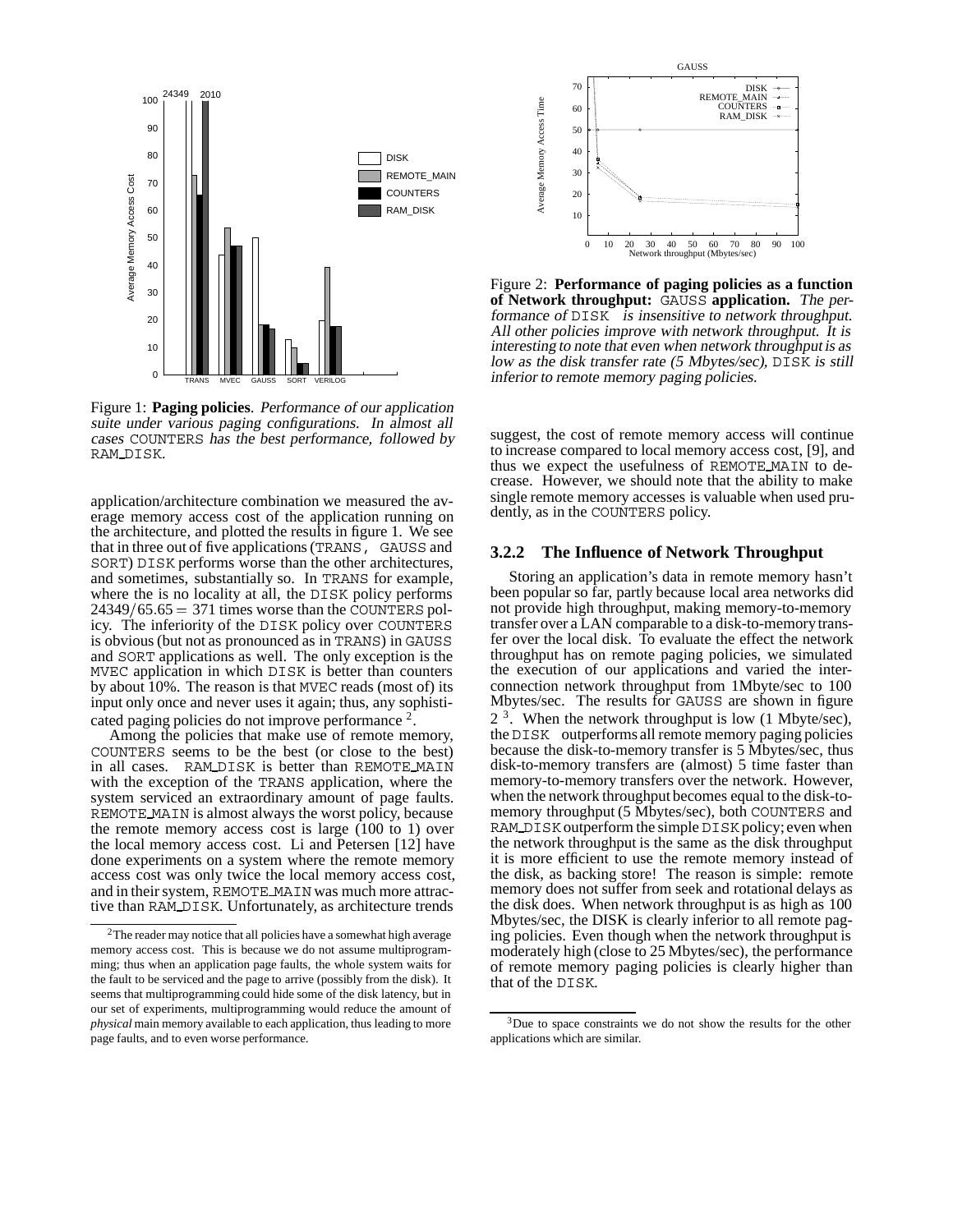

Figure 3: **Tuning the** COUNTERS **policy.** When the initial value of the counter is between 64 and 512, all applications perform close to their best.

#### **3.2.3 Tuning the** COUNTERS **policy**

The COUNTERS policy does not bring a page to local memory on its first access, like the RAM DISK and the DISKpolicy. Instead, it maps the page remotely, and allows the processor to make remote memory accesses to it. Only after the processor has make a sufficient number of remote accesses, then the page is migrated locally. This number is set by the operating system on a per page basis. If the number is very low, COUNTERS behaves much like RAM DISK, bringing pages locally (almost) on the first access. When the number is very high, COUNTERS behaves much like REMOTE MAIN, (almost) never replicating pages. When the performance of REMOTE MAIN is sufficiently different from RAM DISK, then adjusting the initial value of the counter, makes COUNTERS behave like the best policy. In this set of experiments we investigate the influence of the initial value of the counter on the performance of the COUNTERS policy. To understand the influence of the initial value of the counter has on the COUNTERS policy, we simulated the execution of our applications varying the initial value of the counter for each page and plotted the result in figure 3. We see that the performance of TRANS application improves with the counter value. The reason is that TRANS has almost no locality at all. That is, the processor will make only a few accesses to each page, before paging it out, and thus, it is not worth it to bring the page locally. Thus, the higher the counter value, the better the performance of the application is. Exactly the opposite holds for SORT, whose performance get worse with higher counter values. The reason is that the sorting application makes several accesses to each page before the page is paged out, thus, it is worthwhile to bring pages in the local memory as soon as possible. For MVEC and GAUSS the initial value of the counter makes little difference in performance because both REMOTE MAIN and RAM DISK perform close to each other.

By observing closely figure 3 we note that for all applications when the counter value is between 64 and 512, the performance of the COUNTERS policy is (almost) the best. Thus, we see that the COUNTERS policy does not require difficult tuning. An initial value between 64 and 512 for each counter is a reasonable choice.

#### **3.2.4 Simulating Remote Memory Accesses in Software**

Although providing single remote memory accesses is helpful to avoid thrashing (like the TRANS application in



Figure 4: **Paging policies.** The effectiveness of simulating counters in software (SOFTWARE COUNTERS) is evaluated. In most cases, SOFTWARE COUNTERS perform very well, always close to hardware COUNTERS.

figure 1), few architectures provide hardware implemented remote memory accesses. Several systems though, implement them completely, or mostly, in software at reasonable performance cost. To investigate the usefulness of software implemented remote memory accesses we simulated the performance of our applications running under the COUNTERS policy using software implemented counters (called SOFTWARE COUNTERS). <sup>4</sup> The performance of the SOFTWARE COUNTERS compared to the known DISK, COUNTERS, and RAM DISK policies can be found in figure 4. We see that the performance of SOFTWARE COUNTERS is only slightly worse than the performance of hardware provided COUNTERS. Moreover, SOFTWARE COUNTERS perform significantly better than RAM DISK for applications with no locality (e.g. TRANS), while for the other applications that have good locality, SOFTWARE COUNTERS performs comparable to RAM DISK, and COUNTERS.

#### **4 Related Work**

This paper evaluates the performance benefits of using remote memory as a place to store an application's data. Its main contributions are (i) the proposal of a new policy (COUNTERS) that uses remote memory both as main memory and as backing store, (ii) the evaluation of memory management policies for*real* applications, and (iii) the systematic exploration of various parameters that influence the use of remote memory for storing an application's data.

Li and Petersen [12] have implemented a related system where they add main memory on the I/O bus (VME bus) of a computer system. This memory can be used both as backing store, but also as (slow) main memory accessed via regular load and store operations.

Several research groups study the issues in using remote memory in a workstation cluster to improve paging perfor-

<sup>&</sup>lt;sup>4</sup>In SOFTWARE COUNTERS the remote memory access cost is 1000 cycles.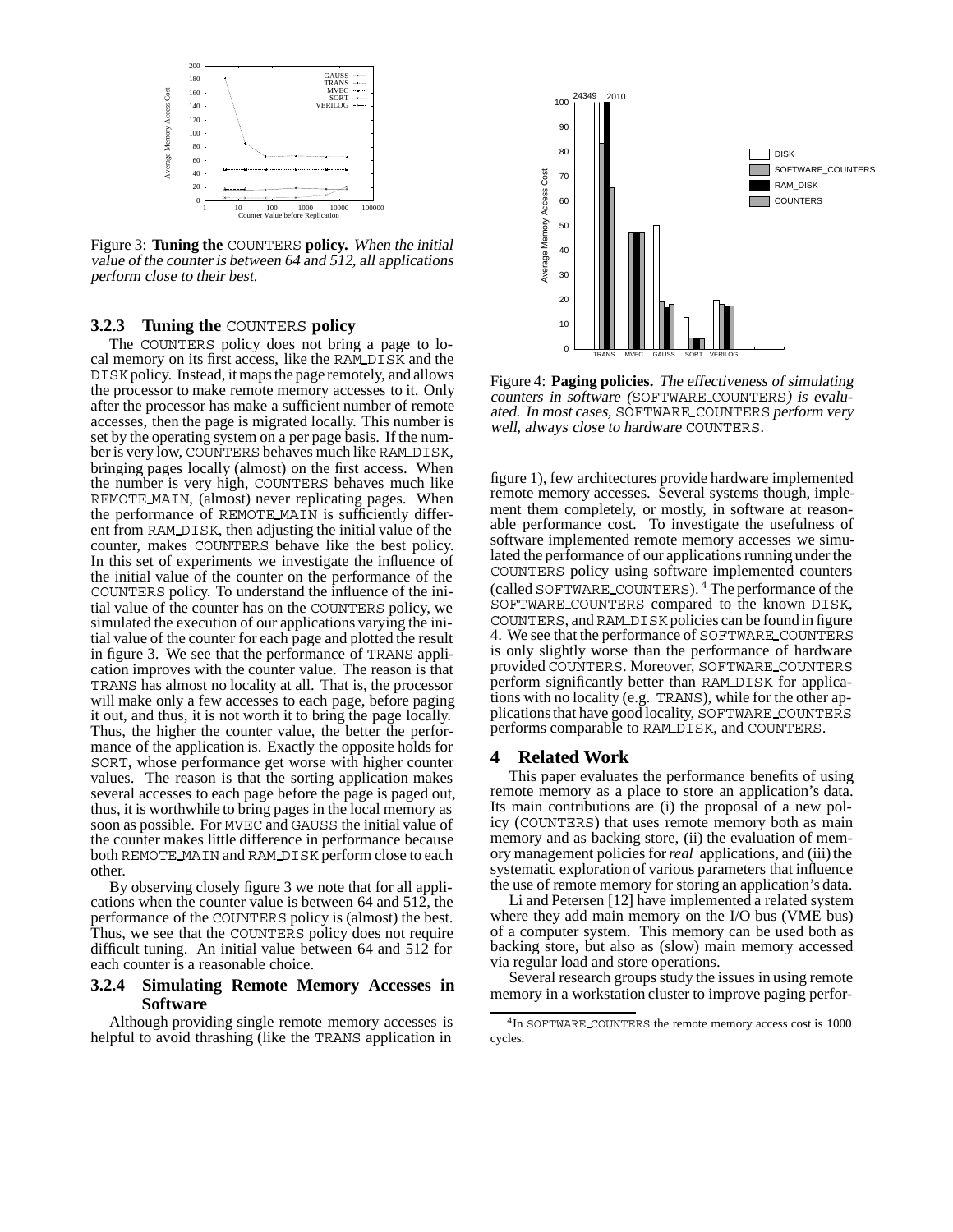mance [2, 3, 5, 8, 10, 13, 15] and file system performance [1, 6, 7]. Our work differs from previous approaches in two aspects: (i) we provide extensive performance results based on *execution-driven simulation* of real applications, while previous approaches have provided very limited performance results (at least with respect to paging), and (ii) we explore the use of *single* remote memory references as a mechanism to access infrequently used pages by proposing a new policy called COUNTERS. This policy clearly outperforms all previously proposed policies.

## **5 Conclusions**

In this paper we present a memory shortage problem faced by several applications that run on a tightly-coupled distributed system, or multiprocessor system, and explain how to use remote memories to store an applications' data. We use execution-driven simulation of real applications to evaluate the usefulness remote memory. We have shown that in most cases, using remote memory for storing an application's data is faster than the disk, sometimes substantially so, especially when the disk suffers from thrashing.

Based on our experiments we conclude that:

- Using remote memory instead of the disk to store an application's data that do not fit in local main memory has shown to improve performance over disk for several applications and several ranges of parameters.
- Even when the network throughput is as low as the disk transfer rate, using remote memory to store an application's data may be better than using the disk, because remote memory does not suffer from seek and rotational delay as the disks do.
- The COUNTERS policy that uses remote memory *both* as (slow) main memory *and* as a (fast) backing store at the same time has shown a stable performance; always best, or close to the best because it combines quick page migration for frequently used pages, and avoids unnecessary replications for infrequently used pages.

Based on our conclusions we believe that storing an application's data on remote memory (instead of the local disk), in several cases results in performance improvements, which will increase in the near future, if current architecture trends continue to hold.

#### **Acknowledgments**

This work was developed in the ESPRIT/HPCN project "SHIPS", and will form a test application for the project "ARCHES", funded by the European Union. We deeply appreciate this financial support, without which this work would have not existed.

We would like to thank Catherine Chronaki for useful comments in earlier drafts of this paper.

#### **References**

[1] T. E. Anderson, M. D. Dahlin, J. M. Neefe, D. A. Patterson, D. S. Roselli, and R. Y. Wang. Serverless Network File Systems. In *Proc. 15-th Symposium on Operating Systems Principles*, December 1995.

- [2] Thomas E. Anderson, David E. Culler, and David A. Patterson. A Case for NOW (Networks of Workstations). *IEEE Micro*, 15(1):54–64, February 1995.
- [3] G. Bernard and S. Hamma. Remote Memory Paging in Networks of Workstations. In *Proceedings of the SUUG International Conference on Open Systems: Solutions for Open Word*, April 1994.
- [4] M. Blumrich, K. Li, R. Alpert, C. Dubnicki, E. Felten, and J. Sandberg. Virtual Memory Mapped Network Interface for the SHRIMP Multicomputer. In *Proceedings of the Twenty-First Int. Symposium on Computer Architecture*, pages 142–153, Chicago, IL, April 1994.
- [5] D. Comer and J. Griffoen. A new design for Distributed Systems: the Remote Memory Model. In *Proceedings of the USENIX Summer Conference*, pages 127–135, 1990.
- [6] T. Cortes, S. Girona, and J. Labarta. PACA: A Distributed File System Cache for Parallel MAchines. Performance under Unix-like workload. Technical Report UPC-DAC-1995-20, Departament d'Arquitectura de computadors, Universitat Politecnica de Catalunya (UPC), June 15 1995.
- [7] M. J. Feeley, W. E. Morgan, F. H. Pighin, A. R. Karlin, H. M. Levy, and C. A. Thekkath. Implementing Global Memory Management in a Workstation Cluster. In *Proc. 15-th Symposium on Operating Systems Principles*, December 1995.
- [8] E. W. Felten and J. Zahorjan. Issues in the Implementationof a Remote Memory Paging System. Technical Report 91-03-09, University of Washington, November 1991.
- [9] J. L. Hennessy and D. A. Patterson. *Computer Architecture: A Quantitative Approach*. Morgan Kaufmann Publishers, Inc., 1990.
- [10] L. Iftode, K. Li, and K. Petersen. Memory Servers for Multicomputers. In *Proceedings of COMPCON 93*, 1993.
- [11] M. Katevenis, P. Vatsolaki, and A. Efthymiou. Pipelined Memory Shared Buffer for VLSI Switches. In *Proceedings of the ACM SIGCOMM '95 Conference*, pages 39–48, August 1995.
- [12] K. Li and K. Petersen. Evaluation of Memory System Extensions. In *Proc. 18-th International Symposium on Comp. Arch.*, pages 84–93, 1991.
- [13] E.P. Markatos and G. Dramitinos. Implementation of a Reliable Remote Memory Pager. In *Proceedings of the Usenix Technical Conference*, January 1996.
- [14] E.P. Markatos and M. Katevenis. Telegraphos: High-Performance Networking for Parallel Processing on Workstation Clusters. In *Proceedings of the Second International Symposium on High-Performance Computer Architecture*, February 1996.